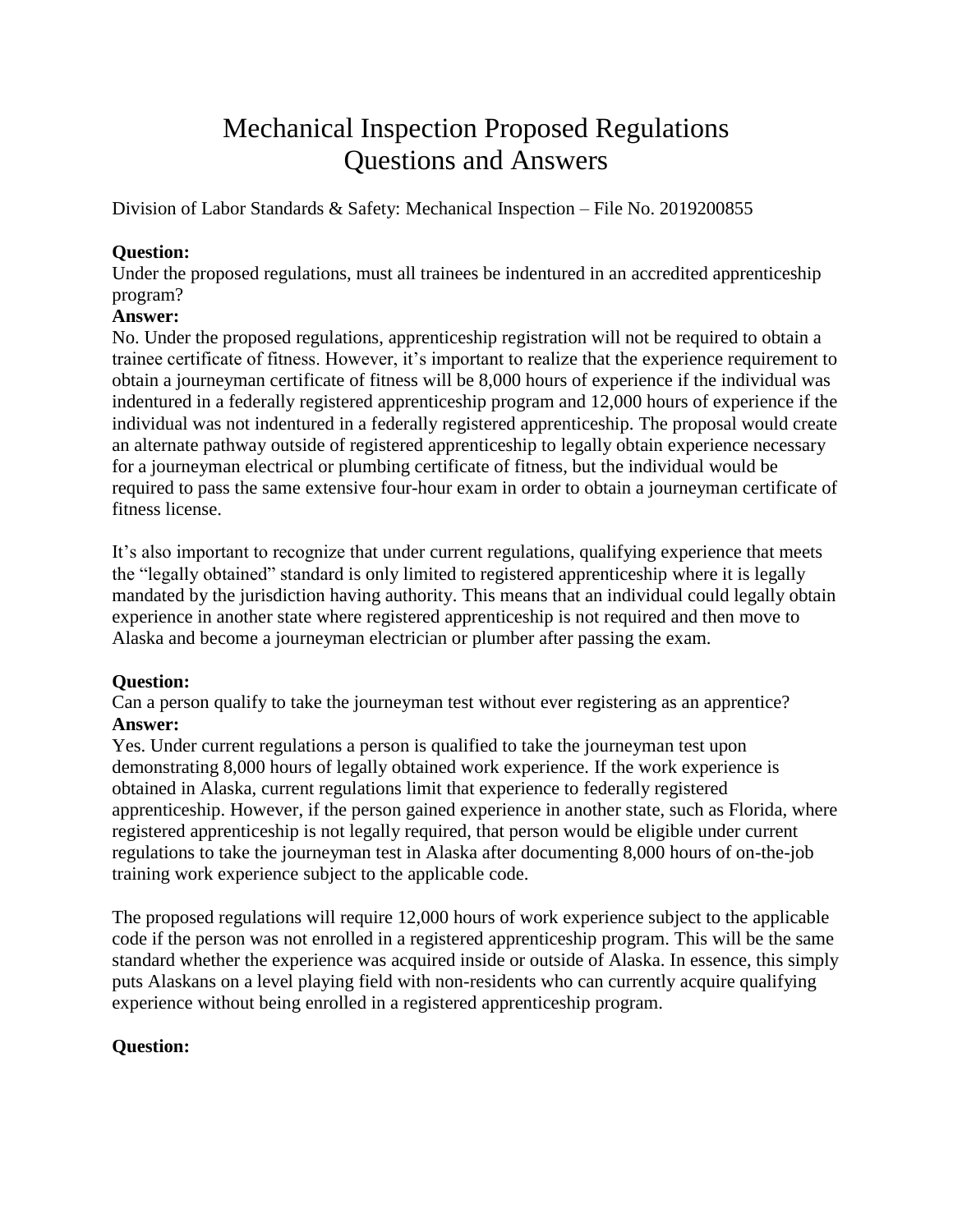Why is the department changing the apprenticeship requirement that was developed in 2003? Hasn't the apprenticeship requirement helped to improve the skills of Journeyman electricians and plumbers?

# **Answer:**

The federally registered apprenticeship requirement was developed in 2006. The Department of Labor and Workforce Development supports apprentice training programs, and recognizes their value. This proposal does not change the requirement for registered apprenticeship for an 8,000 hour program, but is designed to offer an alternative route for Alaskans who are unable to take advantage of apprenticeship opportunities. There is no evidence to support the notion that the registered apprenticeship mandate improved the skills of journeymen electricians or plumbers in Alaska.

To determine whether safety improved after training for electricians was restricted to registered apprenticeship in 2006, the division evaluated the occupational safety and health fatalities in the electrical industry for a period 10 years prior to and 10 years after the change. From 1996 to 2006, there were zero fatalities in the electrical industry. From 2006 to 2016, there were three fatalities (one in 2010 and two in 2011) in the electrical industry and one of the accident victims was a registered electrical apprentice.

# **Question:**

Will a person who is currently registered in a registered apprenticeship program be considered a "student trainee"?

# **Answer:**

No. The proposed "student trainee" certificate of fitness is for students who are enrolled in state or federal education programs to allow those students to perform practical code installation work, on real-world projects, as part of their course of study. Under current regulations, there is no option for a training program to provide real world installation experience to students unless the students are enrolled in a federally registered apprenticeship program.

# **Question:**

Has the Department considered the inherent risks involved with allowing students to participate in construction projects, and does allowing for a 10:1 supervision ratio on active construction projects provide for the safety of those students?

# **Answer:**

The certificate of fitness helps to ensure the quality and integrity of electrical and plumbing installations in Alaska. The safety of students in a construction environment would be the responsibility of the educational program, and the proposed regulations limit the student trainee certificate of fitness in a training program administered by the state or federal government or a school district (including charter schools) to help ensure that student safety is of paramount concern.

# **Question:**

Why are only state and federal administered education programs written into the proposed regulation changes? How can you exclude all the other non-profit and for-profit training programs who deliver trade-specific training to Alaskans?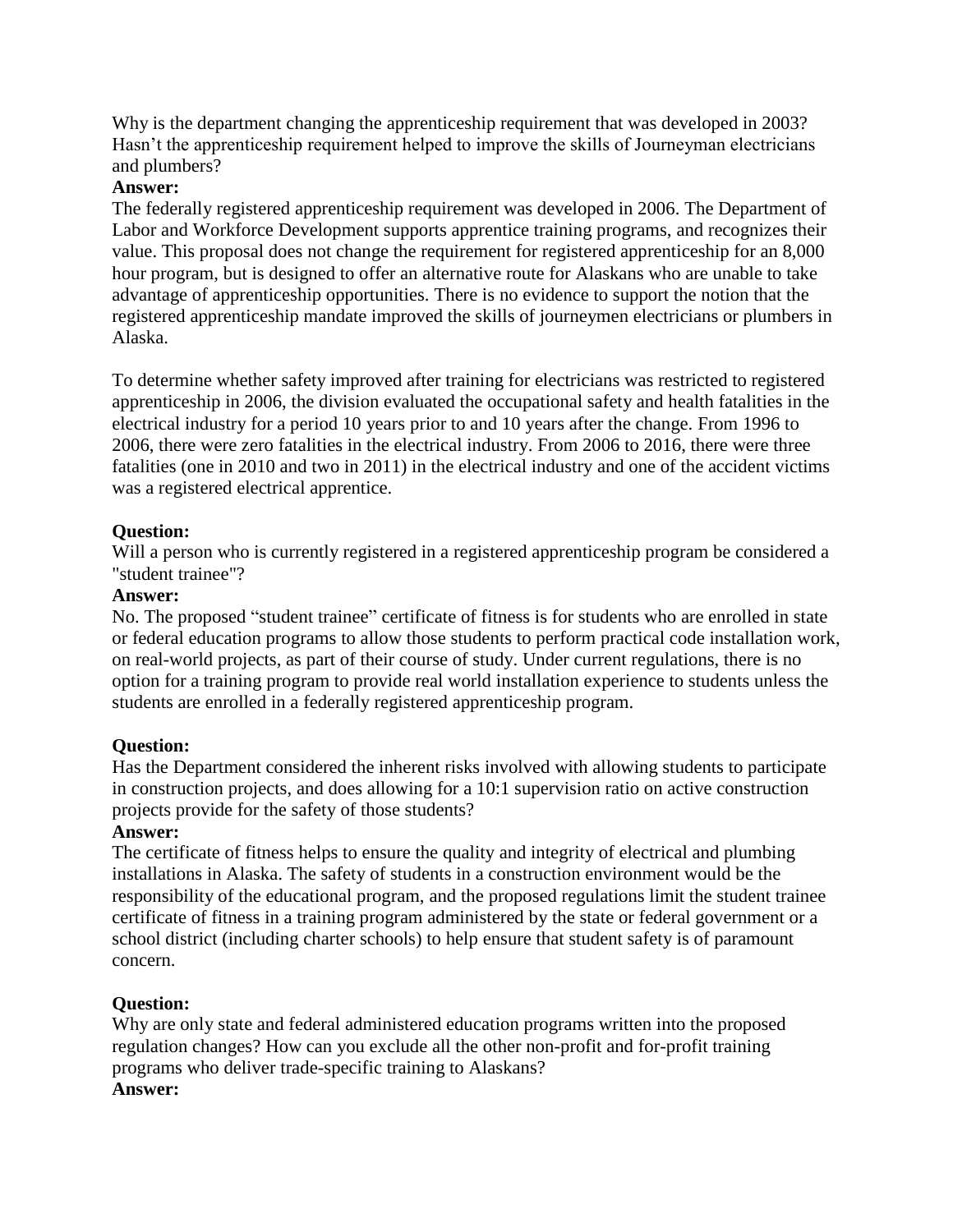The department did not receive inquiries or requests from non-profit and for-profit training programs to establish a student trainee certificate of fitness. It is possible that a future regulation proposal could be developed to accomplish appropriate standards, and that a successful implementation of the current proposed regulations in this area could provide the necessary experience to help ensure a successful expansion for other types of training providers.

# **Question:**

Can any private business create a training program to avoid licensing and journeyman to trainee ratios under these proposed regulations?

# **Answer:**

No. The "student trainee" license will only be available to students enrolled in state or federally sponsored education programs whose students perform practical code installation work, on realworld projects, as part of their course of study. There are exemptions for government entities for other licenses required to work as an electrical or plumbing contractor, which would not be available to a private business.

# **Question:**

How did the department arrive at a permissible ratio of 10 student trainees to 1 journeyman for electrical and plumbing construction work? Why is the proposed trainee ratio different depending on whether the training program is public ("student trainee") or private ("trainee")?

# **Answer:**

The ratio of 10 students to an instructor recognizes that most technical training courses require a low student/teacher ratio to ensure adequate direction and supervision. The standard ratio of 2 trainees per journeyman for certificate of fitness compliance is not affected by this regulatory proposal. The student trainee ratio is less restrictive because the training environment is different. In the student trainee scenario, the primary job of the instructor is to provide instruction and supervision (they are not being paid to complete an electrical or plumbing job) and the students are there solely to learn (they are not paid like apprentices and typically are paying tuition to the school).

# **Question:**

Why is the department diverging further from the USDOL Office of Apprenticeship's 1 trainee to 1 journeyman ratio, which is based on its conclusion that it 1 to 1 is the maximum ratio that protects trainee safety in high-hazard industries such as plumbing and electrical construction? **Answer:**

The student trainee certificate of fitness is designed to provide increased training opportunities for Alaskans in the electrical and plumbing trades. This proposal should not be viewed to compete with the federally registered apprenticeship model, which requires a one to one journeyman to apprentice ratio. The student trainees are not apprentices. Current, long-standing Mechanical Inspection regulations have allowed for a ratio of up to two trainee certificate of fitness holders per journeyman and these ratios are unchanged under the proposed regulations.

# **Question:**

Under the proposed regulations, what is the purpose of the trainee certificates of fitness and associated \$250 fee?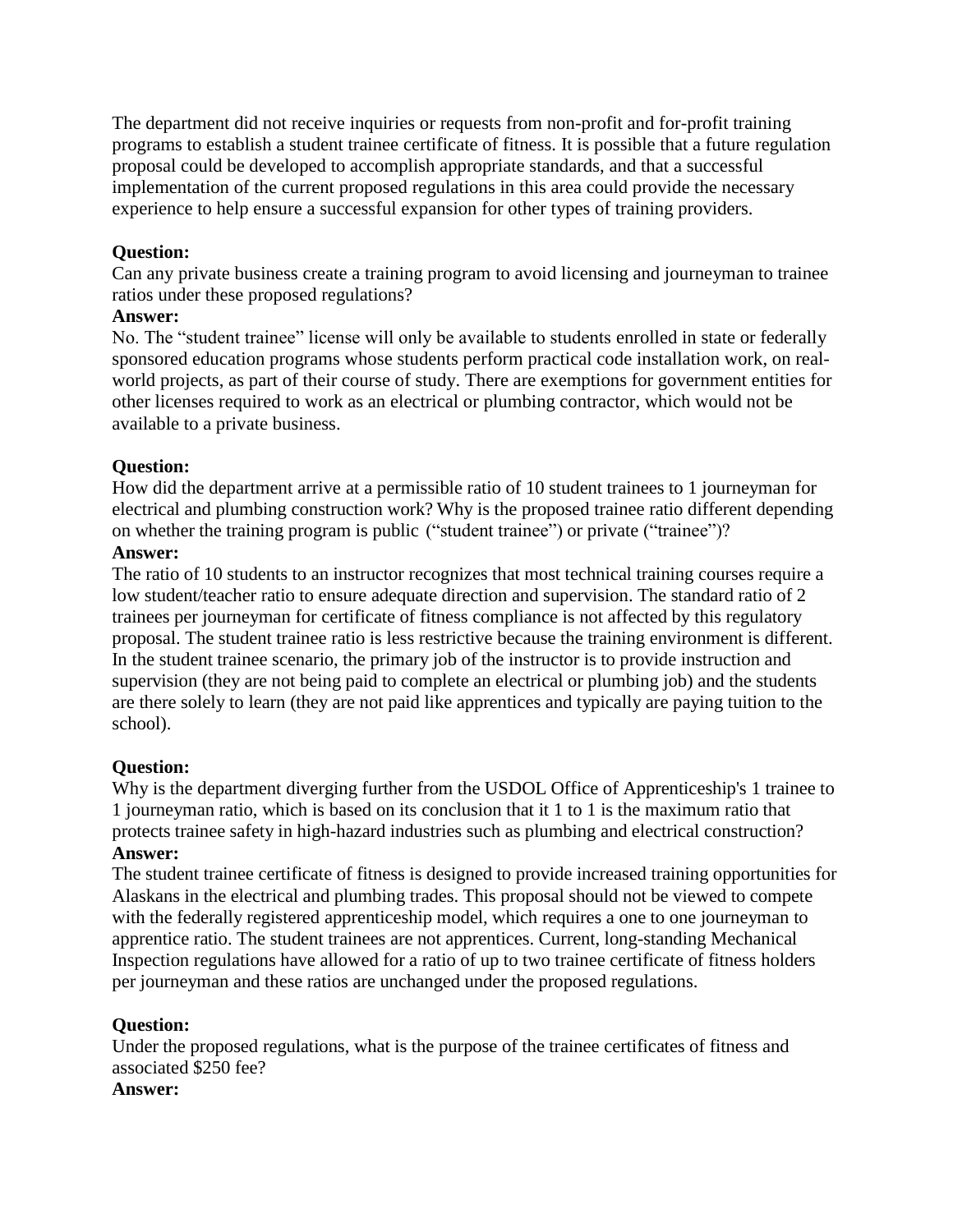Alaska Statutes require individuals to hold a license (certificate of fitness) to perform certain types of work such as electrical wiring, high voltage, or plumbing installations. The purpose of the trainee certificate of fitness is to provide a mechanism to allow an individual to learn the electrical or plumbing trade by performing work subject to applicable codes under adequate supervision. The proposed "student trainee" certificate was developed at the request of educational programs who want to be able to perform limited electrical and plumbing code work as part of their hands-on curriculum. The purpose of the certificate is to provide a means for these students to gain skills, in a legally permissible teaching environment, while accumulating credible hours for the time spent performing these installations.

The proposed regulations do not change the trainee or journeyman certificate of fitness fees. The associated fees cover the administrative costs of issuing the license, as well as fund electrical and plumbing inspection and enforcement activities statewide. In the case of a student trainee certificate of fitness fee, the license would be transferrable for the period of the license to employment performed by the individual as a plumber or electrical trainee.

# **Question:**

What is department's reason for proposing to allow the commissioner to waive fees for "student" trainee" certificates of fitness but not for "trainee" certificate of fitness?

# **Answer:**

This proposal is designed to recognize that, unlike trainees working for an employer, student trainees will not typically receive wages while they are engaged in training and that there may be circumstances where the fee creates a hardship for an individual or a training program that could be resolved through a Commissioner waiver.

# **Question:**

Does the student certificate of fitness require that all work be inspected, or only that the program agree to allow inspection? How does the agreement to allow inspection differ from current electrical and plumbing inspection statutes and regulations?

# **Answer:**

As part of utilizing "student trainee" licensees to perform work, the educational institution would be explicitly required to comply with state or local inspections as required by statute or ordinance. The proposed regulation does not add any additional inspection requirements above those which already exist.

# **Question:**

Commissioner Ledbetter signed a \$1 million federal apprenticeship expansion grant in June 2019, to expand construction apprenticeships in Alaska. The Electrician occupation has the most registered apprentices nationally, and also in Alaska. Why would she sign that grant, knowing that this licensing regulation change was in the works?

# **Answer:**

The Department of Labor and Workforce Development is committed to expanding registered apprenticeship training opportunities for Alaskans. This regulation does not change that goal. The department is continuously working to improve opportunities for Alaskans to receive training, so they can obtain good paying jobs and meet industry needs for qualified workers. Limiting efforts solely to federal apprenticeship programs as a training model for entry into high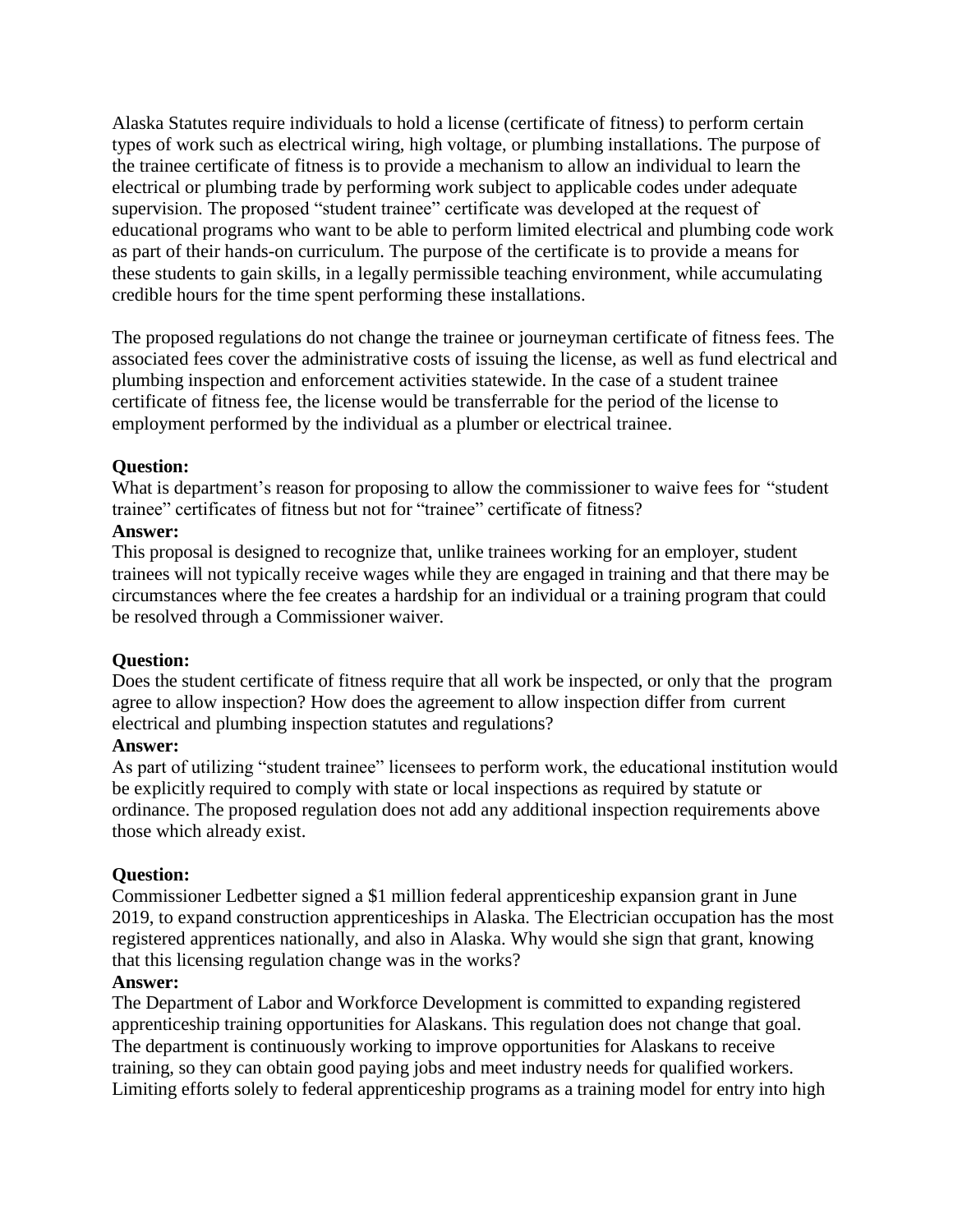paying skilled trade jobs would leave many Alaskans behind.

# **Question:**

Is the proposed definition of "electrical wiring" intended to cover work performed under the National Electrical Safety Code, and if so, which tasks would no longer require a lineman certificate of fitness?

# **Answer:**

Yes. The proposed definition was crafted in line with Attorney General Opinion 1656-300-84 (May 1, 1984), which determined that operating a helicopter or tree trimming equipment to trim brush around electrical lines, though subject to electrical code requirements, does not necessarily constitute "electrical wiring" work which would require a certificate of fitness. The proposed regulation aims to publicly codify current policy under Mechanical Inspection Policy Letter 19- 002, which provides examples of the functions that would not require a certificate of fitness.

# **Question:**

Under the proposed changes to 8 AAC 90.900(10) and (16), what definition of "heavy equipment" will the department use to determine which tools used to perform electrical or plumbing installations will require a certificate of fitness vs. not require one?

# **Answer:**

The proposed regulation does not provide a firm definition, but is designed to help codify existing Mechanical Inspection Policy Letter 19-002. In general the proposed definition would apply to the operation of heavy power equipment such as cranes, loaders, excavators, piledriving equipment and other construction heavy equipment that requires specialized skills unrelated to electrical or plumbing work.

# **Question:**

What studies have been done to back up the need to implement a "student trainee" classification? **Answer:**

The department did not conduct studies. Over the years, training programs have been subjected to corrective enforcement actions for violating the limitations on having students who are not licensed trainees perform hands-on work as part of a curriculum. This experience demonstrated the need and caused educational programs to request relief from the restrictive regulations to perform limited real world plumbing and electrical installations as part of their hands on curriculum.

# **Question:**

What is meant by the term "Direct Supervision"?

# **Answer:**

The proposed regulations do not redefine the term "direct supervision" which is already defined in 8 AAC 90.900(6): *"direct supervision" means that while the trainee is legally performing work to the Standards established in either AS 18.60.580 and 8 AAC 70.025 or AS 18.60.705 and 8 AAC 63.010 a certified journeyman is on the same job site, on the same floor and in close and continual control of the trainee and is responsible for the competency of the work performed by the trainee.*

# **Question:**

Have you ever visited a construction site and witnessed a competent Journey-worker try to do his/her job effectively and "directly supervise" more than one qualified apprentice?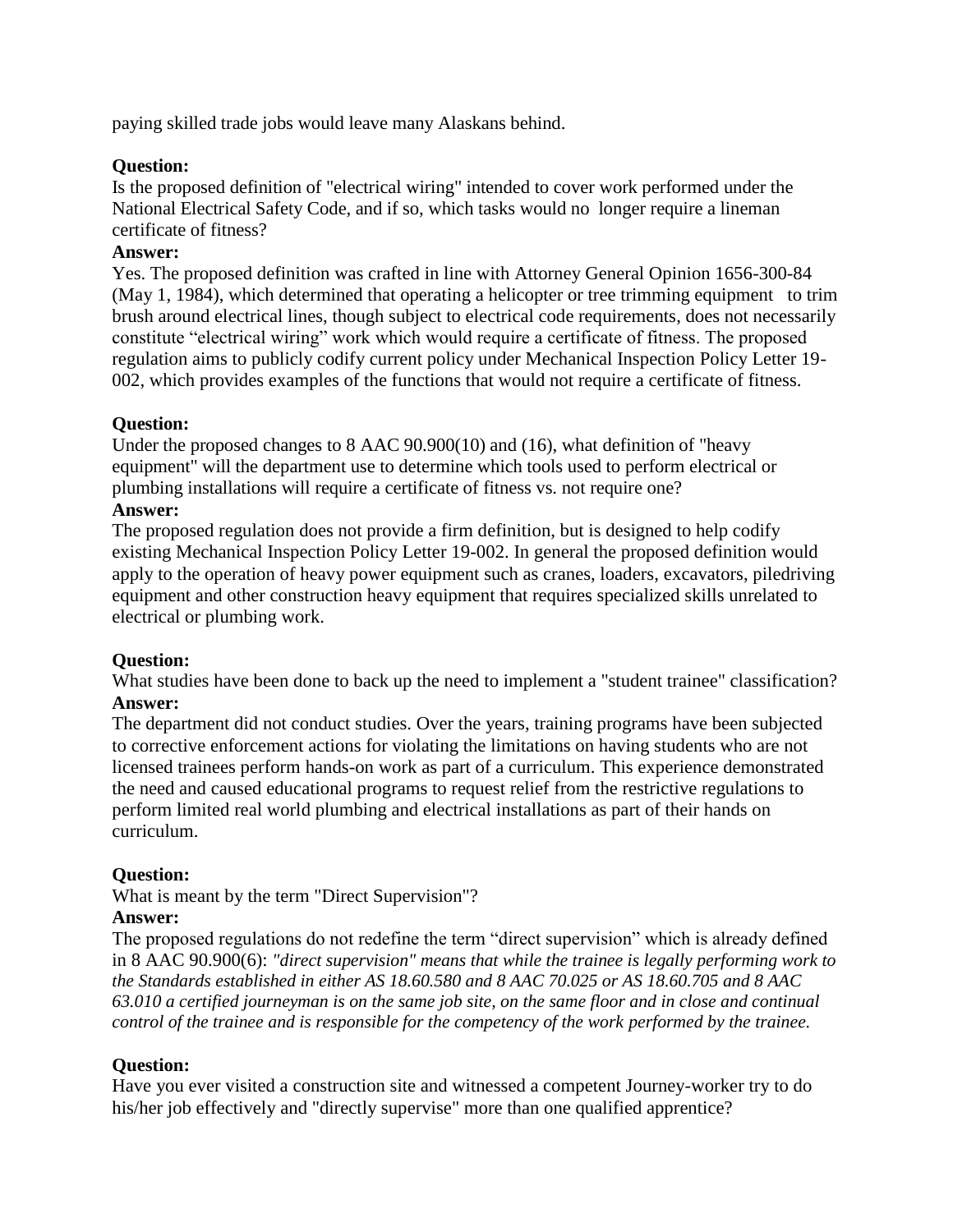# **Answer:**

This question appears to be rhetorical.

# **Question:**

Do you think it to be physically possible to "directly supervise" ten unqualified trainees in ten different rooms?

#### **Answer:**

In a student training scenario, an instructor is typically able to provide adequate supervision for students at a ratio of 10 students to one instructor. The educational programs will be responsible to have standards to ensure the adequate supervision of students in their programs.

#### **Question:**

Why would you want to turn this state into another Alabama?

#### **Answer:**

This question is unclear and appears to be rhetorical.

#### **Question:**

Do we need a first death/lawsuit to support out any perceived cost reductions???

#### **Answer:**

This question lacks specificity and appears to be rhetorical. To determine whether safety improved after training for electricians was restricted to registered apprenticeship in 2006, the division evaluated the Alaska occupational safety and health fatalities in the electrical industry for a period 10 years prior to and 10 years after the change. From 1996 to 2006, there were zero fatalities in the electrical industry. From 2006 to 2016, there were three fatalities (one in 2010 and two in 2011) in the electrical industry and one of the accident victims was a registered electrical apprentice.

# **Question:**

Why this change was deemed to be necessary?

#### **Answer:**

It is unclear which change this question is applicable to. In general, the primary aspects of the proposed regulations are necessary to update code standards and expand training opportunities for Alaskans in the plumbing and electrical industry.

# **Question:**

Was there any input from a single tradesman or tradeswoman?

#### **Answer:**

Yes. Various aspects of the regulation proposal have been raised over the years by individuals engaged in the plumbing and electrical trades in Alaska.

# **Question:**

Did you know the IBEW was formed to fight for worker safety because at the time (the 1890's) being a power lineman was the most dangerous job on earth?

# **Answer:**

This question is not specific to the regulatory proposal.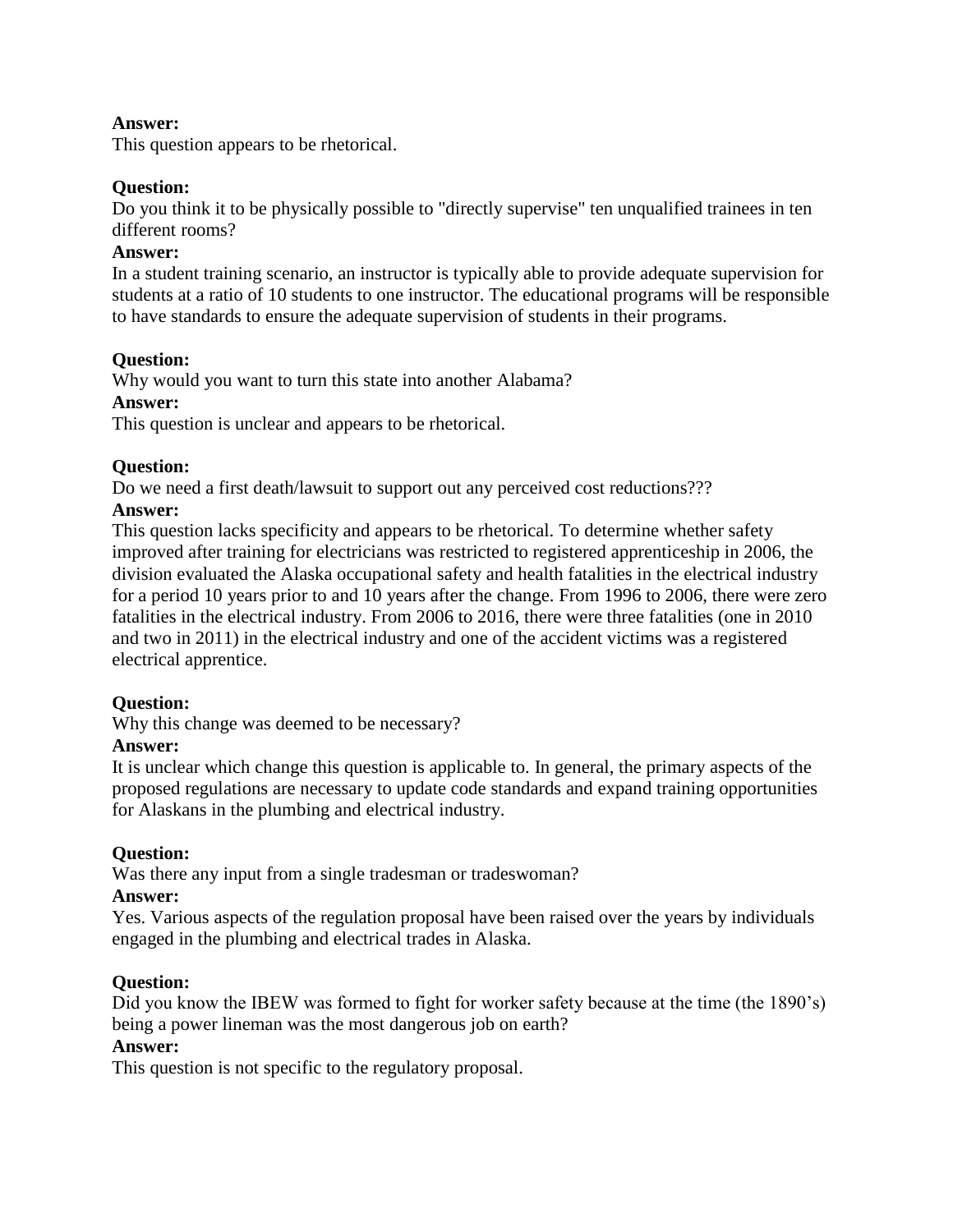# **Question:**

Will DOLWD provide oversight of ratio requirements?

# **Answer:**

As DOLWD inspectors visit work sites, they enforce the current statewide minimum ratio of two trainees to one journeyman for electrical and plumbing work. This practice will not change under the proposed regulations, and businesses and individuals found violating the ratio will be subject to enforcement action.

# **Question:**

Who will regulate the safety standards for those companies when they are not participating in a USDOL approved apprenticeship program?

# **Answer:**

Workplace safety in Alaska falls under the jurisdiction of Alaska Occupational Safety and Health. All employees, including trainees are subject to the workplace safety standards already in place in Alaska. This proposed regulation has no effect on the regulation of workplace safety.

To determine whether safety improved after training for electricians was restricted to registered apprenticeship in 2006, the division evaluated the Alaska occupational safety and health fatalities in the electrical industry for a period 10 years prior to and 10 years after the change. From 1996 to 2006, there were zero fatalities in the electrical industry. From 2006 to 2016, there were three fatalities (one in 2010 and two in 2011) in the electrical industry and one of the accident victims was a registered electrical apprentice.

# **Question:**

Who will be responsible for informing future trainees of the multiple routes to journeyman status that these regulations provide?

# **Answer:**

The department will develop an information sheet that will be distributed to new trainee applicants and available on the Mechanical Inspection web page. The information sheet will describe the routes to successful accumulation of legal hours, the difference between apprentice and non-apprentice hours, and what documentation will be required to take the journeyman exam for their trade.

# **Question:**

Can trainees combine registered apprentice hours and non-registered apprentice hours to qualify to sit for the exam after 8,000 hours?

# **Answer:**

No. In order to qualify at 8,000 hours, all of the qualifying hours must have been earned while registered as an apprentice. Otherwise the 12,000 hour limit will apply, regardless of the status when the hours were earned, so long as all other legal requirements were met.

# **Question:**

How will DOLWD regulate "student trainees" when they are working outside of the classroom environment for other contractors?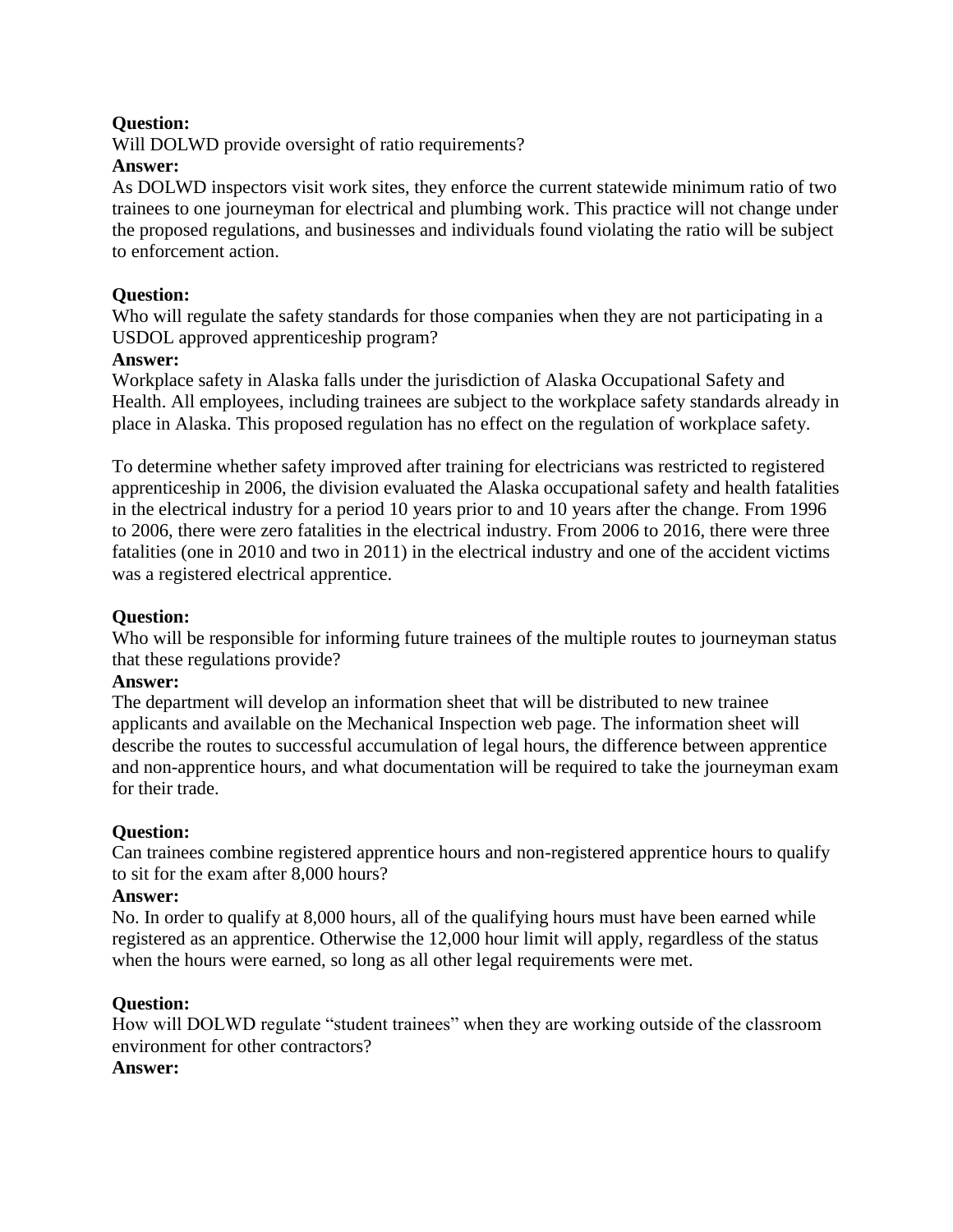The "student trainee" certificate of fitness will not be considered valid for work performed outside of the classroom environment. Unlike a trainee certificate of fitness, the "student trainee" certificate of fitness would only be valid within the classroom environment, and is not intended to be transferrable to other projects.

# **Question:**

How would hours of work be counted for a "student trainee"? Are those hours counted as "classroom hours"?

# **Answer:**

Under the "student trainee" certificate of fitness, hours of practical installation work, which was subject to state codes would be reportable to the department using the current Employer Verification Forms and completed by an authorized representative of the educational program. The hours would be counted separately as hours worked, so long as the work was performed legally and in accordance with the regulations.

# **Question:**

Why doesn't DOLWD simply change the rules regarding working out-of-state instead of changing rules for Alaskans?

# **Answer:**

The department contends that Alaskans will benefit from increased training pathways into the electrical and plumbing trades. The current regulations limit training opportunities for Alaskans and provide unfair opportunities for individuals who acquire experience in other states where registered apprenticeship is not required.

# **Question:**

Will DOLWD need to approve contractors who wish to hire trainees but do not want to participate in a USDOL apprenticeship program?

# **Answer:**

No. There is nothing in the proposed regulation that would create an approval requirement for contractors. Electrical and plumbing contractors would be free to employ trainees so long as they adhered to the State of Alaska journeyman to trainee supervision ratio of 2:1. Trainees would be responsible for ensuring that they collect employer verification forms from each employer or job. This is the same way electrical and plumbing on-the-job training was accomplished and documented prior to 2006 in Alaska.

# **Question:**

In the FAQ section – the answer on ratio of 10-1 did not adequately address safety or quality of education. It does not matter if one is paid or attending school. The work should be the same if they are learning the same trade. Why is it safe and how can it be quality education if 10-1?

# **Answer:**

The ratio is designed to provide a close level of supervision for students. The safety of the students will ultimately be the responsibility of the educational training program.

# **Question:**

Would you have someone working on your job who could cause harm or be harmed due to poor training?